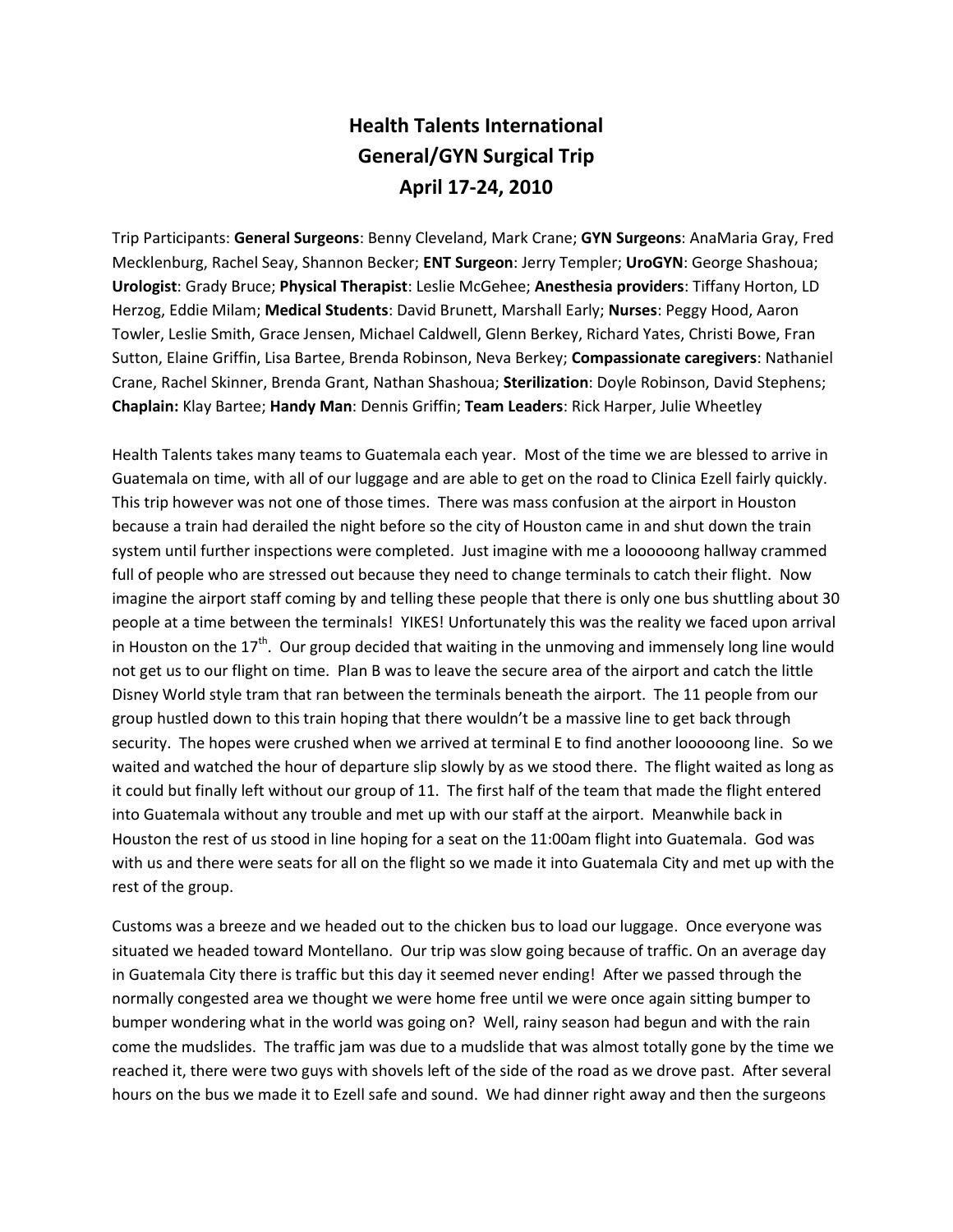got to work seeing their pre-op patients for the following day. We had an abbreviated orientation that night and headed to bed.

Sunday morning we had a nice breakfast followed by a fuller version of orientation. We then headed across the street to worship with the Montellano Church of Christ. Worship was lovely and Aaron Towler led us in a few songs in English and then the same songs in Spanish. We shared a lovely morning with the brothers and sisters of Montellano and then headed back to Ezell to get to work.

Dr. Walter and Rosario came and walked the team through the hospital orientation and then we sat down for lunch. Lunch was a short ordeal and the team set into motion operating on their cases and preparing the recovery room to receive patients. All surgeries went well and the surgeons were able to see their patients for the next day in the clinic. We wrapped up the day with a devotional time where Klay our chaplain told us that we would be talking about all the things that Jesus did wrong! He got our attention right away by taking that approach and his messages were very thought provoking. He pointed out the things Jesus did while on the earth that were the opposite of what the "should" have done, like leaving God's side to save a bunch of humans that would only turn their backs on him. Klay was also a huge help to a number of people on the team as well as some of the local staff and Christians in Guatemala. He is a counselor by trade and offered his services throughout the week. Many were blessed by his devotional thoughts that made us think "outside the box" as well as his ability to listen and provide such sound advice on issues like parenting and marriage.

Monday morning we started early and cruised right along. Many of the team members were veterans so things went rather smoothly in the operating rooms and the super efficient nurses handled the recovery area like pro's! The morning passed by quickly and then the pre-op patients for Tuesday arrived and the surgeons started popping into the OR and then into the clinics to see their patients. Once surgeries and pre-op evaluations were wrapped up it was time for dinner and devotional.

Tuesday started off somewhat abnormally with a small "temblor" or earth shake, not quite as strong as a "terremoto" or earthquake but strong enough to feel as we were getting ready for breakfast! The day went smoothly and the team worked together like a well oiled machine. One special patient that came to clinic was a little girl named Bani. She is a very sick little girl with several severe medical conditions. Dr. Walter had Julie take pictures of her to send to doctors in the USA to ask for help in treating her. WE ask for your prayers for this sweet little girl. She has since been hospitalized and we are hoping that she will be able to increase her weight with some good nourishment and be able to overcome her sicknesses.

Later in the day a patient named Maria Guarchaj who had been operated on the previous day started to worry us. She was still in considerable pain and her Hematocrit was slowly dropping. By dinner time we knew that Maria was not in good shape. The surgeons along with Doctor Walter and the anesthesia providers started to put their heads together to see what could be done for Maria. The pain Maria was in coupled with her dropping Hematocrit led the doctors to decide that she was bleeding internally and needed to be operated on again before the situation got any worse. The problem was that her blood count was so low at this point that we couldn't operate without a blood transfusion and we didn't have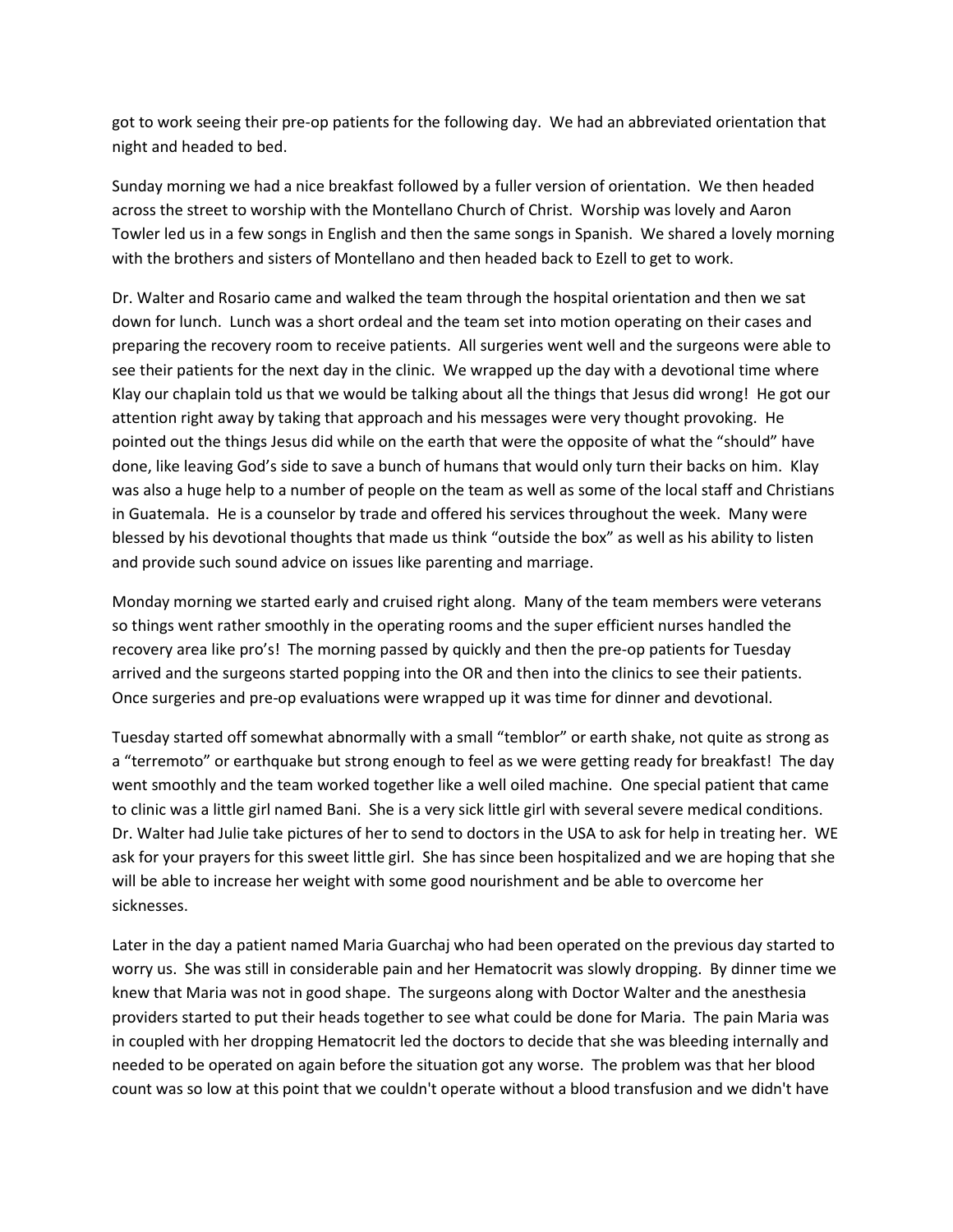ANY way to do blood transfusions or blood typing or anything at all. We started calling local hospitals asking for blood and got nowhere. Dr Walter also tried calling a laboratory and got no answer. We were unsure what to do and it was already 9pm. For about an hour we stood around discussing what to do. Do we transfer her into the care of the national hospital an hour away and hope that they can do the second surgery? When that idea was suggested to Maria she made it very clear that she did NOT want to go to the national hospital. She said "If you send me to the national hospital I'll die, please don't send me there"...of course this was said in Ki'che and translated into Spanish and now into English but you get the idea!

After that hour of scratching our heads Dr. Walter finally got in touch with the laboratory and they agreed to come out to Ezell and do the blood typing, testing and take blood from donors to give to Maria. We started asking our team members who had Maria's type O+ and we had about 8 people with O+ or O- blood who were willing to donate. The doctors wanted six units of blood to be safe and know that we had enough for Maria. We were praising God for providing us with so many team members who shared this blood type! By the time the lab people arrived it was already after 11pm and we had been up since 6:30 or earlier. The potential donors were screened, blood typed and there were exactly 6 people who were matches for Maria! These 6 all donated blood for her, including Dr. Grady Bruce who directly after donating his blood walked into the operating room to perform surgery on Maria, and Christi Bowe, RN, who donated and then got back up on her feet and worked in the recovery room all night long! Their service gave a new meaning to the expression "blood, sweat and tears"!

As the lab people were withdrawing the donor blood they asked us if we had the necessary tubing to go from the donated blood bag to the patient. Our hearts sank because we expected THEM to have the proper tubing. We didn't know where something like that would be or if we even had any! Rick, Rosario and others started searching in all the IV tubing and in all the storage rooms for ANYTHING that would work. Would you guess just how many sets of the exact tubing we needed were found? Yes, you guessed it, SIX exactly! We all breathed a sigh of relief and started transfusing the donated blood to Maria. With the donated blood in her system her Hematocrit went up enough for us to operate. The OR staff were woken up and they got everything rolling around 2:00am Wednesday morning. Maria was wheeled into the OR around 2:30am and the surgeons were able to find out quickly where the problem was. In plumbing terms they were able to, "plug the leak".

Around 3:30am Maria was moved into the recovery room and we all hovered as she woke up from her surgery and we were able to let her know that everything was going to be ok. Post surgery Maria did very well and walked out of the hospital feeling much better when she was discharged Friday morning. There were many prayers of thanks and prayers of adoration for the divine way in which God had intervened to save Maria's life. The staff made it to bed between 4:00-4:30am for a short rest before starting a new day of surgery all over again by 8am the next morning.

Wednesday morning many of the team got off to a slightly slower start but were happy to be back at work knowing that their loss of sleep was worthwhile as Maria was doing so well. More patients were treated for their hernias, prolapses, gall bladders and cysts and the day moved right along. The crew working in sterilization kept up with all the sterilization throughout the week like it was no sweat at all.